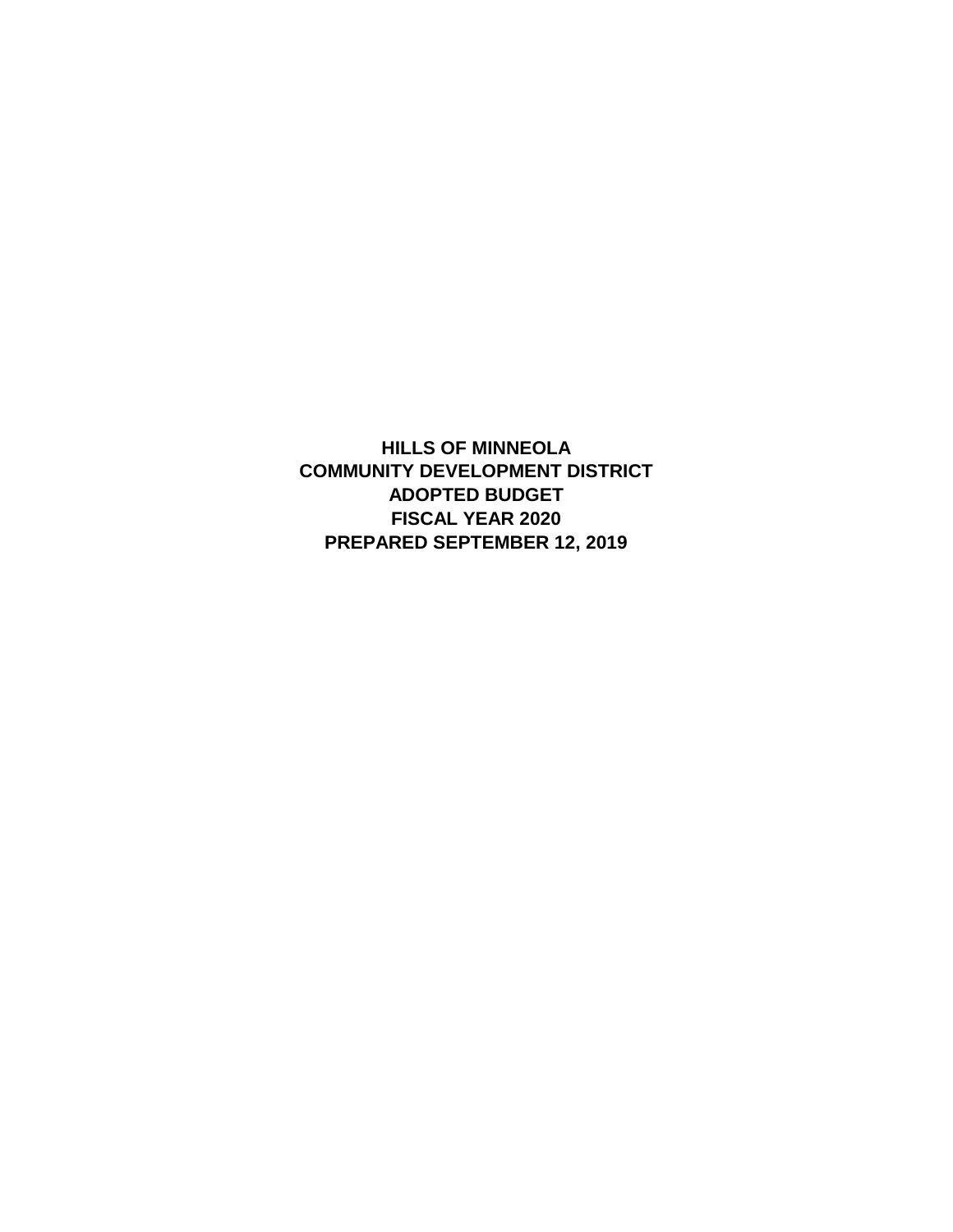# **HILLS OF MINNEOLA TABLE OF CONTENTS COMMUNITY DEVELOPMENT DISTRICT**

| <b>Description</b>                       | Page Number(s) |  |
|------------------------------------------|----------------|--|
| General fund budget                      |                |  |
| Definitions of general fund expenditures |                |  |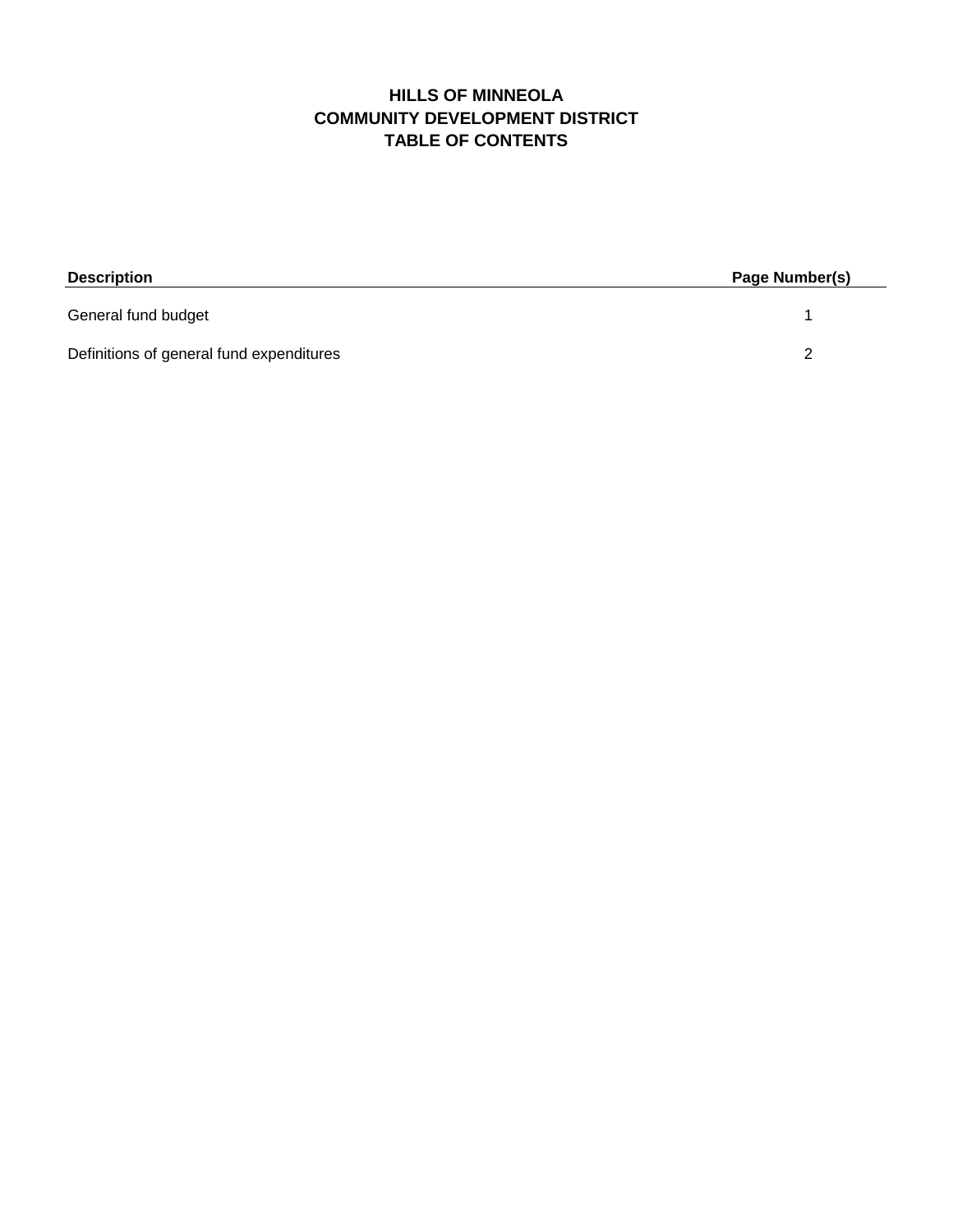# **HILLS OF MINNEOLA GENERAL FUND BUDGET FISCAL YEAR 2020 COMMUNITY DEVELOPMENT DISTRICT**

|                                          | Fiscal Year 2019                     |                              |                                   |                                                          |                                      |
|------------------------------------------|--------------------------------------|------------------------------|-----------------------------------|----------------------------------------------------------|--------------------------------------|
|                                          | Proposed<br><b>Budget</b><br>FY 2019 | Actual<br>through<br>3/31/19 | Projected<br>through<br>9/30/2019 | Total Actual &<br>Projected<br>Revenue &<br>Expenditures | Proposed<br><b>Budget</b><br>FY 2020 |
| <b>REVENUES</b>                          |                                      |                              |                                   |                                                          |                                      |
| Developer contribution                   | 12,750<br>S                          | \$                           | \$14,542                          | \$<br>14,542                                             | 73,975<br>\$                         |
| <b>Total revenues</b>                    | 12,750                               |                              | 14,542                            | 14,542                                                   | 73,975                               |
| <b>EXPENDITURES</b>                      |                                      |                              |                                   |                                                          |                                      |
| <b>Professional &amp; administrative</b> |                                      |                              |                                   |                                                          |                                      |
| Management/accounting/recording          | 2,000                                |                              | 2,000                             | 2,000                                                    | 42,000                               |
| Legal - general counsel                  | 2,500                                |                              | 2,500                             | 2,500                                                    | 15,000                               |
| Engineering                              | 750                                  |                              | 3,000                             | 3,000                                                    | 7,500                                |
| Audit*                                   |                                      |                              |                                   |                                                          |                                      |
| Arbitrage rebate calculation*            |                                      |                              |                                   |                                                          |                                      |
| Dissemination agent*                     |                                      |                              |                                   |                                                          |                                      |
| Trustee*                                 |                                      |                              |                                   |                                                          |                                      |
| Telephone                                | 17                                   |                              | 17                                | 17                                                       | 200                                  |
| Postage                                  | 50                                   |                              | 50                                | 50                                                       | 50                                   |
| Printing & binding                       | 50                                   |                              | 50                                | 50                                                       | 50                                   |
| Legal advertising                        | 6,500                                |                              | 6,500                             | 6,500                                                    | 1,200                                |
| Annual district filing fee               | 175                                  |                              | 175                               | 175                                                      | 175                                  |
| Insurance: GL & POL                      | 458                                  |                              |                                   |                                                          | 5,500                                |
| Contingencies                            | 250                                  |                              | 250                               | 250                                                      | 750                                  |
| Website                                  |                                      |                              |                                   |                                                          |                                      |
| Hosting & maintenance                    |                                      |                              |                                   |                                                          | 1,350                                |
| ADA compliance                           |                                      |                              |                                   |                                                          | 200                                  |
| Total expenditures                       | 12,750                               |                              | 14,542                            | 14,542                                                   | 73,975                               |
|                                          |                                      |                              |                                   |                                                          |                                      |
| Excess/(deficiency) of revenues          |                                      |                              |                                   |                                                          |                                      |
| over/(under) expenditures                |                                      |                              |                                   |                                                          |                                      |
| Fund balance - beginning (unaudited)     |                                      |                              |                                   |                                                          |                                      |
| Fund balance - ending (projected)        |                                      |                              |                                   |                                                          |                                      |
| Unassigned                               |                                      |                              |                                   |                                                          |                                      |
| Fund balance - ending (projected)        | \$                                   | \$                           | \$                                | \$                                                       | \$                                   |